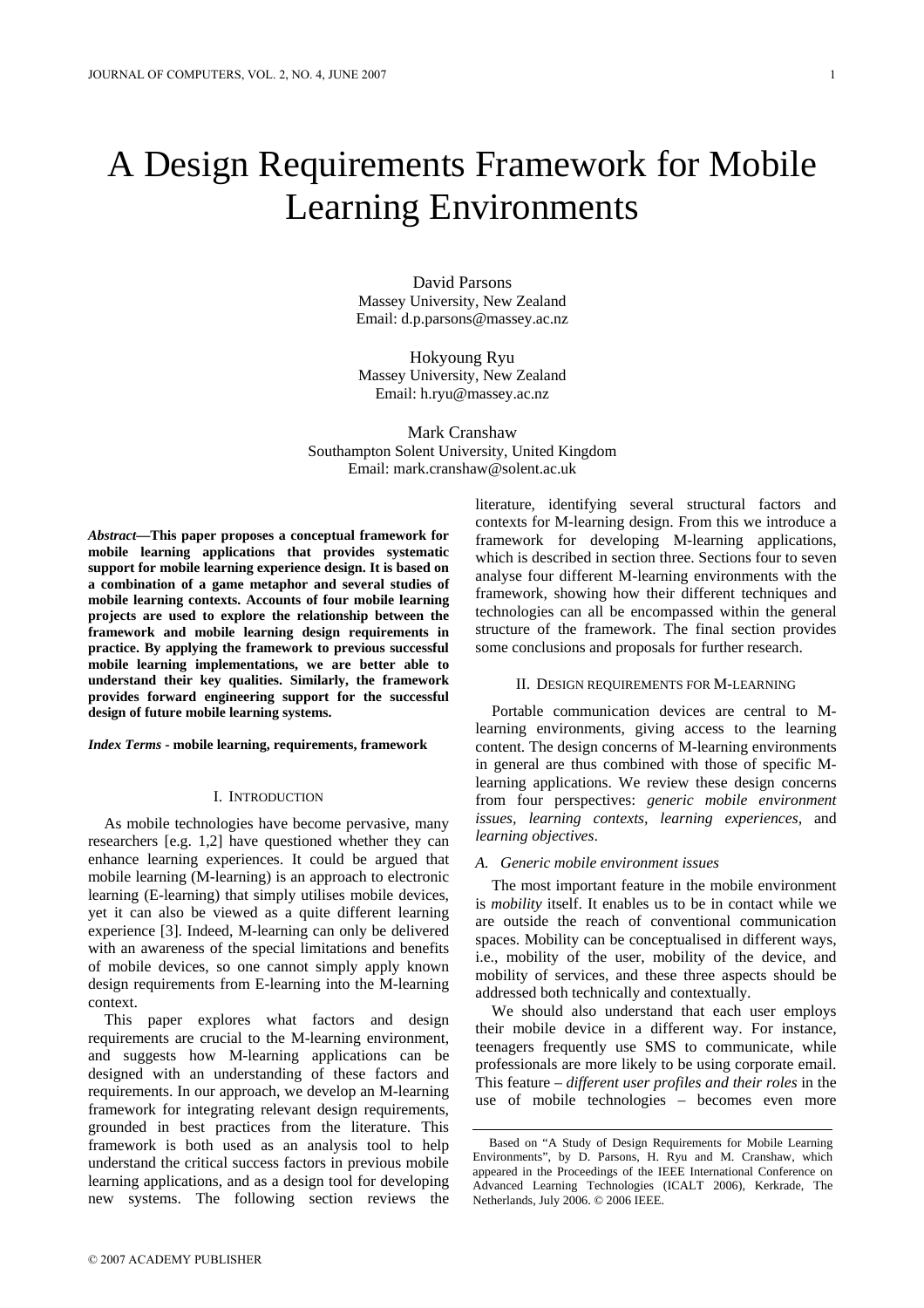important in an M-learning environment. For instance, the use of SMS in M-learning has been identified as an effective tool to enhance both students' learning experience and tutors' instructing experience, yet the requirements of the two parties were quite different in terms of their previous experience of SMS [4]. A simple way of considering user roles and profiles is Löwgren and Stolterman's classification: core, periphery, and context [5]. Core users are always learning with their mobile devices (e.g., students), and the periphery includes user roles that are not actively incorporated into the learning experience (e.g., tutors). The context is the surrounding user roles and society at large that are not directly involved in the learning experience, but still influence it in indirect and complex ways (e.g., parents or school). In terms of the different roles and profiles in the learning experience, there is a need to manage these relationships in a way that acknowledges the role of stakeholders, honours the integrity of all involved parties, and leads to a viable design.

Awareness of the constraints of the *user interface* is also vital. Mobile devices suffer from small screens, restrictive input methods and limited battery life. Therefore, the interface design for M-learning services must meet users' needs without overloading them with unnecessary complexity, operating too slowly or consuming excessive power.

Successful mobile applications tend to employ many rich *media* objects [6], yet they should not distract from the learner's experience. One of the commonly stated characteristics of M-learning content is that it should be delivered in short 'nuggets' rather than large units of information, which can be supported by appropriate use of different media types. These media types should support content appropriately. For instance, Luchini, Quintana and Soloway [7] stress the importance of the user participating in and learning about underlying concepts and processes, perhaps using simulation tools [8], rather than learning by rote.

One widely noted feature of mobile technologies is that they afford the possibility of perpetual contact. This sense of *communication support* tends to contribute to the other possibilities of M-learning in use. As a simple example, communication support has helped to meet the collective learning objectives of a field trip [9].

#### *B. M-learning contexts*

M-learning has been used as a pre and/or post activity to other types of learning [9,10], complementing the classroom experience. This may make us see the Mlearning context as part of the traditional learning context [11]. However, some recent M-learning applications, e.g., the Ambient Wood project [9], reveal that the M-learning context is quite different from traditional learning. In this section, we review the contextual features that can be used to understand M-learning design requirements. We base these on Wang's six dimensions of the M-learning context: *identity, learner, activity, collaboration, spatiotemporal, and facility* [12]. The first four of these would establish the situational contexts of M-learning, and the

last two would be associated with the environmental context.

*Identities* of M-learning users (e.g., learners, tutors) are a necessary contextual factor. This would be of value for the development of personalised learning experiences for individual stakeholders.

Several *considerations of the learner* should be made, because each user has different psychological properties that relate to their learning experience. For instance, highly self-motivated learners would probably improve their learning experience by using all the features that the system can provide.

The most promising feature of M-learning contexts is that one can collaboratively perform *activities*. Of course individual learning activities should be addressed in Mlearning, but the collective learning experience can be enhanced by mobile systems. Such *collaboration* can take many forms. It may take place in a classroom or be a remote connection to a 'live' tutor [1]. Two-way interactions support the essential characteristics of a shared learning environment, and these virtual learning communities are good for both the organisation and the learner [13].

The *spatio-temporal dimension* means an awareness of time and/or location. Spatial location has been acknowledged as an effective environmental context in many applications, while the temporal context can deal with issues like scheduling collaborative interactions.

The context of *facility* can impact on the design of Mlearning interfaces. Most current M-learning environments employ standard mobile devices using public carrier networks, but more innovative technologies (e.g., the Soundhorn in the Ambient Wood project) can enable a richer facility context.

## *C. Learning experience and objectives*

Most of the literature regarding M-learning design has tended to simply map between M-learning contexts and learning objectives, such as individual learning or collective learning. However, as learning activities become a ubiquitous part of our lives, the focus of design and evaluation has turned towards the user's learning experience. Preece *et al.* [14] claim that system designers should concern themselves with setting not only usability goals for their products, but also user experience goals to assess whether the product is, for example, enjoyable, satisfying and motivating.

In considering M-learning design, we noted two useful metaphors, the cinematic metaphor and the game metaphor, that may enable us to both leverage the positive qualities of mobile devices and engage learners by providing a rich experience. In the cinematic metaphor [15], the representation of content embeds narrative or story elements that the learners can easily follow, while the game metaphor helps to engage learners by leveraging the popularity of games, with qualities such as excitement and competition. Schwabe and Göth [16] provide a framework for their game-based M-learning system developed from Prensky's [17] six structural elements of games, namely (i) rules, (ii) goals and objectives, (iii) outcome and feedback, (iv) conflict,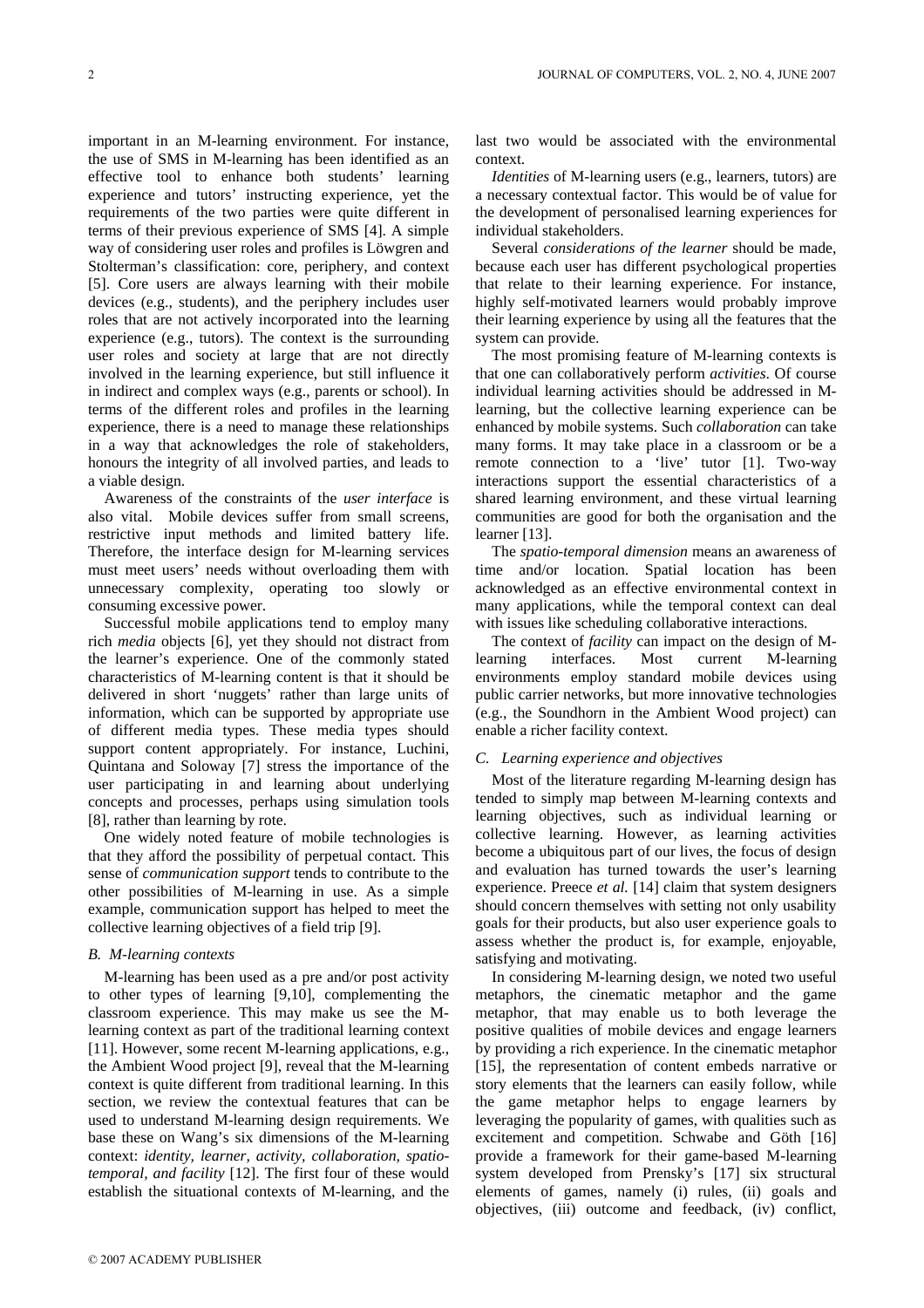competition, challenge and opposition, (v) interaction and (vi) representation or story. In reviewing M-learning experience we owe much to these six aspects but provide some further analysis for M-learning contexts.

We believe that the most basic component of learning experience is that it is an organised delivery of the contents. It may be equivalent to Prensky's "rules"; yet it is concerned more with the contents than the logic behind the contents. Carefully *organised content* should enhance the learning experience by making sense of the material, perhaps using a narrative framework. *Goals and objectives* help the learner to engage. Generally, achieving goals is a big part of what motivates learners, and these goals and objectives could be adapted to match the situations and expertise of the learners. Goals and objectives are measured by *outcomes and feedback*. Prensky [17] claimed this factor has strong emotional and ego-gratification links, which are a big part of the attraction of games. Similarly in learning, feedback comes when something in the learning changes in response to what the learner does. It lets the learner know immediately what they have achieved. The narrative (*representation or story*) in learning experiences can be seen as an important structural factor in developing *new or improved skills*. A big advantage of narrative is that it can be complex and explorative. Following from Csikszentmihalyi [18], a learning environment that places narrative at the centre can help learners to reflect on what they have learned, enabling a sort of meta-learning, illuminating the very processes by which they learn and providing an organising structure for knowledge. *Social interaction* means group experiences or establishing some relevant collective learning. This helps the learner to develop appropriate *social and team skills* and assists team building in reaching joint learning objectives.

Finally, *conflict, competition, challenge, and opposition* provide a dynamic for individual or collective problem solving. These factors can engage the learner, facilitating self-motivation and self-regulation.

# III. A METAPHOR-BASED FRAMEWORK

From our analysis of the four design perspectives, we have developed a design requirements framework for mobile learning environments that draws on both narrative and game metaphors. Figure 1 shows how the four M-learning design requirements; learning objectives, learning experience, M-learning contexts, and generic mobile environment design issues, interact. As an example of these interactions, consider M-learning for dynamic complex situations, such as rescue services or intensive care. These require the collective learning objectives, particularly developing team skills. This learning objective would be supported by the learning experiences conflict, competition, challenge, and opposition and social interaction. These learning experiences would require the corresponding M-learning contexts; including activity, spatio-temporal, facility and collaboration, which in turn would map in a context specific way to generic mobile design requirements.

To test the framework in detail, we applied it to four successful M-learning environments that had differing characteristics. These were; Ambient Wood [9], Thinking Tags [19], Uniwap mobile teacher training [20] and Mobile Learning Organiser [21]. The Ambient Wood project was based on children exploring a physical environment that included a number of devices that complemented the mobile components. Thinking Tags used infra red communication between 'smart' tags to simulate the spread of disease in the teaching of medical



Figure 1. A framework for M-learning design requirements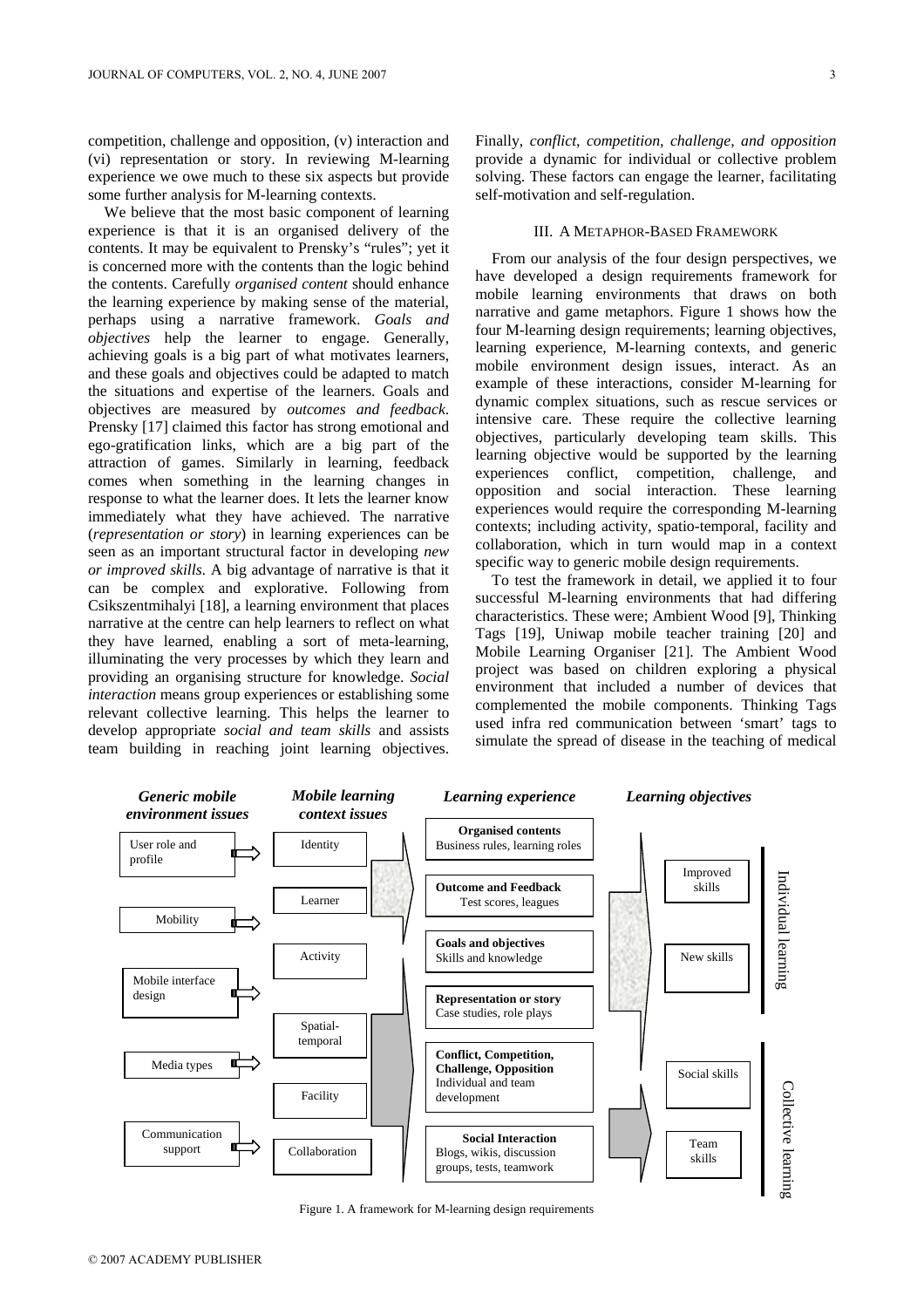students. Uniwap used simple text messaging, digital pictures and digital portfolios to assist trainee teachers while on teaching practice, while Mobile Learning Organiser provided a mobile location aware information system for university students. Whereas in the first three examples we use the framework for a post-hoc analysis of mobile learning experiences, for the last example we see how the framework may be used for the analysis of new mobile learning system requirements. Despite the highly diverse nature of these experiments, we show in the following section how they can all be analysed within our framework.

For each example we have provided a table that maps the specific details of the M-learning environment to the components of the framework. Depending on the nature of the M-learning experience, the framework may be applied repeatedly at separate stages of the M-learning process. The Ambient Wood project has three stages; an initial experience in the wood, a group reflection and a return to the wood. In each stage we describe how the framework reflects the experience and environment. In contrast the Thinking Tags example has five stages, as the students are taken though a complex process of discovery learning, hypothesis formation and testing. In the Uniwap project there are two stages, the in-the-field data gathering and the subsequent reflection However we have included a third stage that relates to the experience of the experiment itself, since this also involved reflection by the participants. Finally, the Mobile Learning Organiser project table is limited to a single stage because in this example the framework was used only in the analysis phase.

# IV. APPLYING THE FRAMEWORK FOR UNDERSTANDING THE AMBIENT WOOD PROJECT

In the Ambient Wood project [9], a playful learning experience was developed where children could explore and reflect upon a physical environment that had been augmented with a medley of digital abstractions. The latter were represented in a number of ambient ways, designed to provoke children to stop, wonder and learn when moving through and interacting with aspects of the physical environment. A variety of devices and multimodal displays were used to trigger and present the 'added' digital information, sometimes caused by the children's automatic exploratory movements, and at other times determined by their intentional actions. A field trip 'with a difference' was created, where children discover, hypothesise about and experiment with biological processes taking place within a physical environment.

| Objectives                                                                                                                                                                                                                    | Learning experience                                                                                                                                                                                                                                                                                                                                                                                                                      | Learning contexts                                                                                                                                                                                                                                                                                                                                                                                                                                                                                                              | Design issues                                                                                                                                                                                                                                                                                                                                                                                                                            |
|-------------------------------------------------------------------------------------------------------------------------------------------------------------------------------------------------------------------------------|------------------------------------------------------------------------------------------------------------------------------------------------------------------------------------------------------------------------------------------------------------------------------------------------------------------------------------------------------------------------------------------------------------------------------------------|--------------------------------------------------------------------------------------------------------------------------------------------------------------------------------------------------------------------------------------------------------------------------------------------------------------------------------------------------------------------------------------------------------------------------------------------------------------------------------------------------------------------------------|------------------------------------------------------------------------------------------------------------------------------------------------------------------------------------------------------------------------------------------------------------------------------------------------------------------------------------------------------------------------------------------------------------------------------------------|
| <b>Stage1: Reporting</b><br>and discovering<br><b>Individual</b><br>learning<br>(improving skills)<br>Exploring,<br>Reflecting,<br>Communicating<br>findings<br><b>Collective</b><br>Learning<br>Discussing,<br>Collaborating | <b>Organised contents:</b> Children<br>record environmental observations<br>and report to facilitator<br><b>Outcome &amp; Feedback:</b> Various<br>sounds and images in particular<br>parts of the woods. Readings from<br>sensors<br><b>Goals and objectives</b><br>To explore the physical world,<br>To discover different aspects of the<br>habitat,<br>To discuss and reflect on findings<br><b>Social Interaction:</b> Pair working | Identity: Children, Facilitators<br>Learner: Children<br><b>Activity</b> : To explore the field<br>(touching, looking, smelling, and<br>listening), responding to stimuli and<br>collecting data for further<br>discussion, Reporting to facilitators<br>via mobile devices,<br>Spatial-temporal: Partner co-<br>located same time, Facilitator<br>remote same time<br>Facility: PDAs, Soundhorn,<br>Periscope, Probe tool, Wireless<br>speaker, Personal computers,<br>Wireless network<br><b>Collaboration:</b> Pair working | <b>User roles and profiles</b><br>Exploring the field (children)<br>Data collecting (children) and<br>supervising children (facilitators) in<br>the field trip, Children and teachers in<br>the classroom<br><b>Mobility: PDA</b><br><b>Interface design:</b> Visualisation<br>software, Mobile software. Avoid<br>information overload<br>Media: Image, Sound<br>Communication: WiFi, Sensor-based<br>technologies, Server technologies |
| <b>Stage2: Reporting</b><br>consolidating,<br>hypothesising<br><b>Collective learning</b><br>(team skills)<br>Consolidating<br>Hypothesising<br>Communicating                                                                 | Conflict, competition, challenge,<br>opposition: Discussing and<br>challenging the hypotheses<br>Social interaction: Whole group<br>forum to consolidate learning                                                                                                                                                                                                                                                                        | Activity: Reviewing data collected,<br>predicting the outcome of<br>environmental change,<br>Spatial-temporal: Co-located<br>place, same time<br>Collaboration: To confirm and<br>refute their hypotheses<br>Facility: Interactive board                                                                                                                                                                                                                                                                                       | User role: Participant in group<br>discussion (children)<br><b>Interface:</b> Collaboration support,<br>Communication support<br>Media: Image, , tokens<br><b>Communication:</b> Verbal<br>communication support                                                                                                                                                                                                                         |
| Stage 3:<br><b>Experimenting</b><br>and reflecting<br><b>Individual</b><br>learning<br>(new skills)<br>Testing hypotheses<br><b>Collective learning</b><br>(team skills)                                                      | <b>Organised contents</b><br>Children return to wood, instructed<br>to reason, hypothesize and<br>experiment<br><b>Outcome and Feedback</b><br>Animations, data readings<br><b>Goals and Objectives</b><br>To construct hypotheses<br>$\mathbf{T}$ and $\mathbf{I}$ and $\mathbf{I}$ and $\mathbf{I}$ and $\mathbf{I}$                                                                                                                   | <b>Activity</b><br>Children return to field and<br>introduce environmental changes<br>Spatial-temporal<br>Co-located place, same time<br><b>Facility</b><br>As stage 1<br><b>Collaboration</b>                                                                                                                                                                                                                                                                                                                                 | User role: Experimenter (children)<br><b>Mobility: PDA</b><br><b>Interface:</b> Environmental simulation<br>Media: Visualisation software,<br>sensors, RFID tagged artefacts and<br>readers<br><b>Communication:</b> Wi-fi, Sensor based<br>technologies                                                                                                                                                                                 |

*Pair working* 

| TABLE I. | ANALYSIS OF THE AMBIENT WOOD PROJECT |  |  |
|----------|--------------------------------------|--|--|
|----------|--------------------------------------|--|--|

*To predict impact of change* 

*To experiment*

*Collaborative reasoning*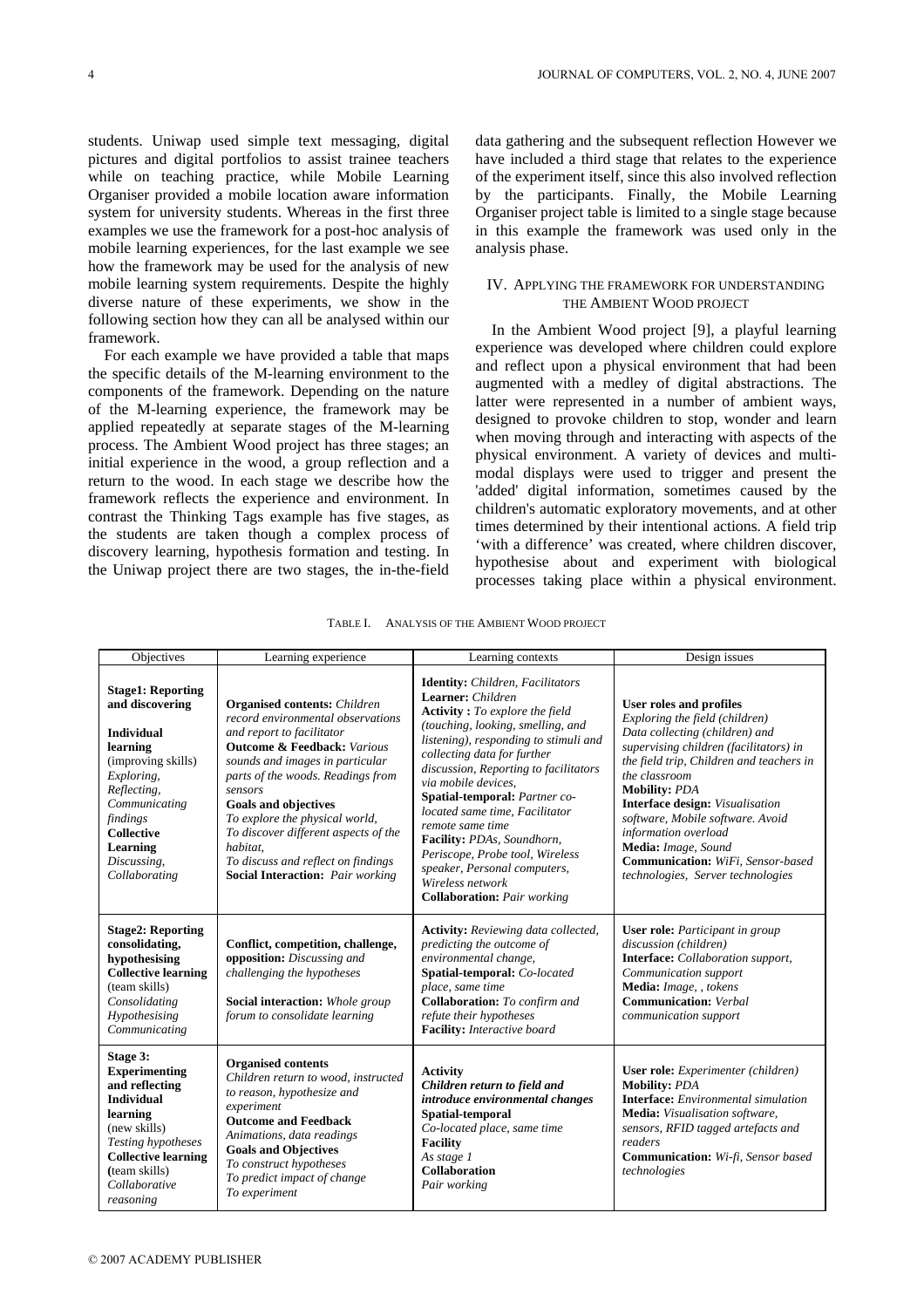From the individual learning perspective, the learning objectives are exploring, consolidating, hypothesising, experimenting, and reflecting the ecological system. Also, for their collective learning, they collaboratively discover a number of things about plants and animals living in the various habitats in the wood. Their experiences are later reflected upon in an area where children share their findings with each other and abstract these to hypotheses of what will happen to the wood in the long term under various conditions. Table I analyses the application in terms of our framework from a learning experience perspective, revealing how learning objectives

relate through learning experience and contexts to the generic mobile environment issues.

## V. APPLYING THE FRAMEWORK FOR UNDERSTANDING THE THINKING TAGS PROJECT

Thinking tags were developed at the MIT Media Laboratory and have been used as communication devices in what are described as Participatory Simulations. The Tags are fully programmable mobile devices which communicate using infrared (IR) communication. Between fifteen and seventy five people

| Objectives                                                                                                                                                             | Learning experience                                                                                                                                                                                                                                                                                                                                          | Learning contexts                                                                                                                                                                                                                                                           | Design issues                                                                                                                                                                                                                                                                                                                               |
|------------------------------------------------------------------------------------------------------------------------------------------------------------------------|--------------------------------------------------------------------------------------------------------------------------------------------------------------------------------------------------------------------------------------------------------------------------------------------------------------------------------------------------------------|-----------------------------------------------------------------------------------------------------------------------------------------------------------------------------------------------------------------------------------------------------------------------------|---------------------------------------------------------------------------------------------------------------------------------------------------------------------------------------------------------------------------------------------------------------------------------------------------------------------------------------------|
| Stage1:Initial<br>interaction<br><b>Individual learning</b><br>Exploring<br>Discovering<br><b>Collective Learning</b><br><b>Interacting</b><br>Collaborating           | <b>Organised contents:</b> High<br>school students meet in the<br>context of a simulation<br><b>Outcome &amp; Feedback:</b> Double<br>digit numeric display, 5 LEDs<br><b>Goals and objectives</b><br>To engage in participatory<br>simulation<br>To explore system dynamics<br>Social Interaction: One to one<br>interaction with any other<br>participants | Identity: High school students<br>Learner: High school students<br>Activity: To engage in<br>participatory simulation of a<br>dynamic system<br>Spatial-temporal: Co-located same<br>time.<br><b>Facility: Thinking tags</b><br>Collaboration<br>Simulation participation   | <b>User roles and profiles</b><br>Simulation participant (student)<br><b>Mobility:</b> Thinking tags<br>Interface design: Interface:<br>Environmental simulation<br>Simple output, "dial-in" input.<br>Prevent feedback distracting from<br>participation.<br>Media: Digital display, LED<br><b>Communication:</b> Resistive sensors,<br>IR |
| <b>Stage2:Elucidation</b><br><b>Individual learning:</b><br>Elucidating<br><i><b>Questioning</b></i><br><b>Collective Learning:</b><br>Consolidating<br>Communicating  | <b>Organised contents:</b><br>Group session with facilitators<br><b>Goals and objectives</b><br>To elucidate system dynamics<br>Social interaction: Whole group<br>forum                                                                                                                                                                                     | Identity: High school students,<br>facilitators<br><b>Activity:</b> Explaining and discussing<br>participative experience<br>Spatial-temporal: Co-located<br>place, same time<br>Collaboration<br>Group working                                                             | <b>User role:</b><br>Questioner(facilitator)<br>Participant in group discussion<br>(student)<br>Interface: Collaboration support,<br>Communication support<br><b>Communication:</b> Verbal<br>communication support                                                                                                                         |
| Stage 3:<br>Collaborative<br>analysis:<br><b>Individual learning:</b><br>Analysing data<br>Communicating<br><b>Collective Learning</b><br>Collaborative<br>reasoning   | <b>Goals and objectives</b><br>Analyse individually collected<br>data<br>Develop a coherent<br>understanding of whole system<br>Conflict, competition,<br>challenge, opposition:<br>Discussing and challenging<br>opinions<br><b>Social interaction: As above</b>                                                                                            | <b>Identity:</b> As above<br><b>Activity:</b> Reviewing individual data<br>and developing a collective<br>understanding of system dynamics,<br>Spatial-temporal: Co-located<br>place, same time<br><b>Collaboration:</b> Group working to<br>synthesise individual findings | User role:<br>Data retrieval (student)<br>Participant in group discussion<br>(student)<br>Interface: Collaboration support,<br>Communication support, data display<br>Media: Tool tags<br><b>Communication:</b> Verbal<br>communication support                                                                                             |
| <b>Stage 4: Hypothesis</b><br>formulation and<br>experimental design<br><b>Individual learning</b><br>(new skills)<br>Experimental design<br>Hypothesis<br>formulation | <b>Goals and Objectives</b><br>To construct hypotheses<br>To design experiments to test<br>hypotheses<br><b>Social interaction:</b> As above                                                                                                                                                                                                                 | <b>Activity</b><br>Students continue to work together<br>to formulate hypotheses<br>Spatial-temporal<br>Co-located place, same time<br>Collaboration<br>Group working                                                                                                       | User role: Participant in group<br>discussion (student)<br>Interface: Record hypotheses,<br>experiments<br><b>Communication:</b> Verbal<br>communication support                                                                                                                                                                            |
| <b>Stage 5: Hypothesis</b><br>testing<br>(new skills)<br>Hypothesis testing                                                                                            | <b>Organised contents</b><br>Students restart tags and return<br>to the simulation<br><b>Outcome and Feedback</b><br>Double digit numeric display, 5<br>bicolor LEDs<br><b>Goals and Objectives</b><br>To test hypotheses<br>To develop understanding of<br>underlying algorithm<br>To predict impact of change                                              | <b>Activity</b><br>Students reset tags and return to<br>participatory simulation to test<br>hypotheses.<br>Spatial-temporal<br>Co-located place, same time<br><b>Facility</b><br>As stage 1<br>Collaboration<br>Simulation participation                                    | User roles and profiles<br>Simulation participant (student)<br><b>Mobility:</b> Thinking tags<br>Interface design: Interface:<br>Environmental simulation<br>Simple output, "dial-in" input.<br>Prevent feedback distracting from<br>participation.<br>Media: Digital display, LED<br><b>Communication:</b> Resistive sensors,<br>IR        |

TABLE II. ANALYSIS OF PARTICIPATORY SIMULATIONS USING THINKING TAGS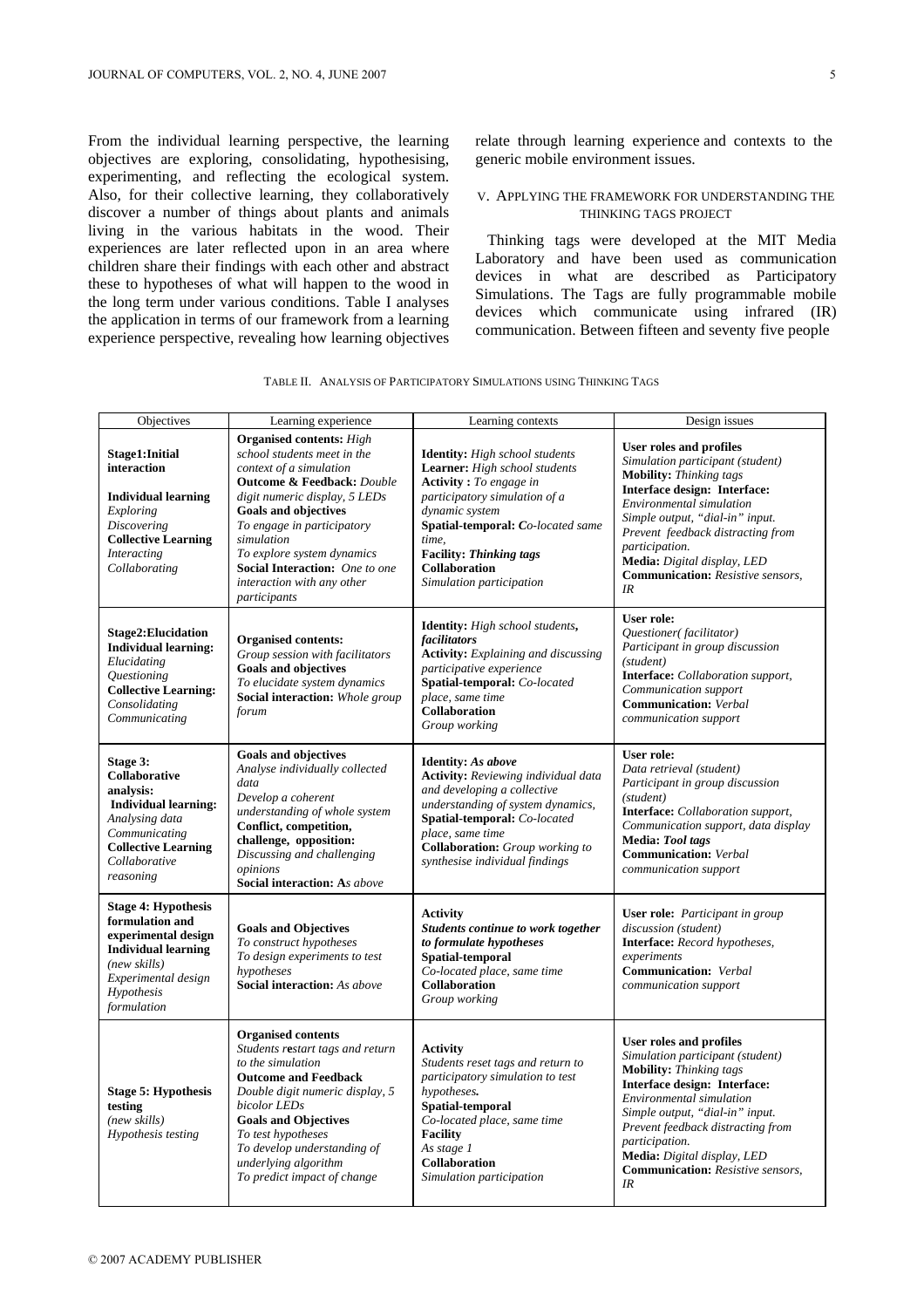| Objectives                                                                                                                                                                                                                                       | Learning experience                                                                                                                                                                                                                                                                                                                                                                                                                             | Learning contexts                                                                                                                                                                                                                                                                                                                                                                                                                                                                       | Design issues                                                                                                                                                                                                                                                                                                                                                                                |
|--------------------------------------------------------------------------------------------------------------------------------------------------------------------------------------------------------------------------------------------------|-------------------------------------------------------------------------------------------------------------------------------------------------------------------------------------------------------------------------------------------------------------------------------------------------------------------------------------------------------------------------------------------------------------------------------------------------|-----------------------------------------------------------------------------------------------------------------------------------------------------------------------------------------------------------------------------------------------------------------------------------------------------------------------------------------------------------------------------------------------------------------------------------------------------------------------------------------|----------------------------------------------------------------------------------------------------------------------------------------------------------------------------------------------------------------------------------------------------------------------------------------------------------------------------------------------------------------------------------------------|
| <b>Stage1: Reporting</b><br>and discovering<br><b>Individual learning</b><br>(improving skills)<br>Exploring,<br>Reflecting,<br>Communicating<br>findings<br><b>Collective Learning</b><br>Pooling resources,<br>Sharing learning with<br>others | <b>Organised contents:</b> Trainees<br>record classroom observations<br>and report to facilitator<br><b>Outcome &amp; Feedback:</b><br>Messages and photographs sent<br>to peers, supervisors and central<br>database<br><b>Goals and objectives</b><br>To experience the workplace<br>environment and discuss and<br>reflect on findings<br><b>Social Interaction:</b> sharing<br>immediate information with other<br>trainees and supervisors | <b>Identity:</b> Trainees, Supervisors<br><b>Learner:</b> Trainees<br><b>Activity</b> : To record and share<br>experiences of teacher training,<br>Creating digital portfolios via<br>mobile devices.<br><b>Spatial-temporal:</b> Student and<br>teachers mostly remote but co-<br>located when supervisors visit<br>trainees in school<br>Facility: Mobile Phones (Nokia<br>Communicator 9210) and digital<br>cameras<br><b>Collaboration:</b> Supervisor support<br>via mobile device | User roles and profiles<br>Working in schools (trainees)<br>Data collecting (trainees) and<br>supervising students (supervisors) in<br>schools.<br><b>Mobility:</b> Mobile Phones (Nokia<br>Communicator 9210) and digital<br>cameras<br>Interface design: Simple text<br>messaging and infra-red picture<br>upload<br>Media: Image, Text<br><b>Communication:</b> Cellular phone<br>network |
| <b>Stage2: Reporting</b><br>consolidating,<br>hypothesising<br><b>Collective learning</b><br>(team skills)<br>Consolidating<br>Hypothesising<br>Communicating                                                                                    | Conflict, competition,<br>challenge, opposition:<br>Challenging assumptions,<br>gaining self insight<br>Social interaction: Whole group<br>electronic forum to consolidate<br>learning                                                                                                                                                                                                                                                          | <b>Activity:</b> Reviewing data collected,<br>organising information in the digital<br>portfolio,<br>Spatial-temporal: Co-located<br>place, same time<br><b>Collaboration:</b> To jointly reflect on<br>teaching experience<br>Facility: Central database of digital<br>portfolios                                                                                                                                                                                                      | <b>User role:</b> Building a digital<br><i>portfolio(trainees)</i><br><b>Interface:</b> Collaboration and<br>Communication support through<br>central database accessed remotely<br>Media: Image, Text<br><b>Communication:</b> Verbal<br>communication support using mobile<br>devices                                                                                                      |
| Stage 3:<br><b>Reflecting</b><br><b>Individual learning</b><br>(new skills)<br>Understanding<br>Reflecting<br><b>Collective learning</b><br>(team skills)<br>Understanding the<br>responses of others                                            | <b>Organised contents</b><br>Trainees asked to reflect on their<br>mobile learning experience<br><b>Outcome and Feedback</b><br>Transcribed group interview<br><b>Goals and Objectives</b><br>To learn form the mobile<br>learning process                                                                                                                                                                                                      | <b>Activity</b><br>Supervisors and trainees discuss<br>the mobile learning experience<br>Spatial-temporal<br>Co-located place, same time<br><b>Facility</b><br>No devices used<br>Collaboration<br>Sharing experiences                                                                                                                                                                                                                                                                  | User role: Experimenter (supervisor)<br>trainee<br><b>Mobility:</b> $n/a$<br><b>Interface:</b> physical<br>Media: sound recorder<br><b>Communication:</b> face to face                                                                                                                                                                                                                       |

#### TABLE III. ANALYSIS OF THE UNIWAP MOBILE TEACHER TRAINING PROJECT

can participate in a simulation. The aim is for the participants to interact and thus simulate a dynamic system. Each participant has a Tag and as the individuals interact, so do the Tags. Feedback is provided through a two digit digital display and an array of 5 bicolor LEDs. Participation of the individual in the dynamic interactive simulation helps gain a rich understanding of the system under study.

Colella, Borovoy and Resnick [20] describe the Participatory Simulation of a disease epidemic in which the participants are high school students. One Tag starts the disease propagation and the students can observe the virus jumping from Tag to Tag. Factors such as immunity are programmed into the simulation. The students come together as a group after an initial period of interaction where the focus is very much on using and improving individual skills, developing an understanding of the system by exploration and discovery through interaction with other participants and the mobile devices. They are then challenged to elucidate on their experience, considering issues such as whether some people are more susceptible to infection than others or whether the disease

has a latency period. The students retrieve information from their Thinking Tags using small sensor tools and work with the whole group to develop an understanding of the dynamics of the whole system. During these stages team and social skills are to the fore. The students then proceed to formulate hypotheses about the disease and design experiments to test them. The final stage sees the students resetting their tags and returning to the simulation to test the outcome of their work. The path from learning objectives through to mobile design issues is shown in Table II.

# VI. APPLYING THE FRAMEWORK FOR UNDERSTANDING THE UNIWAP MOBILE TEACHER TRAINING PROJECT

Seppälä and Alamäki [21] describe a mobile learning project designed to assist in teacher training. The project used relatively simple technologies, short message service (SMS) and digital pictures, to enable students to create digital portfolios in a central database built from materials created in the field. Messaging was used to enable the trainees, who were widely distributed when training in different schools, to collaborate with each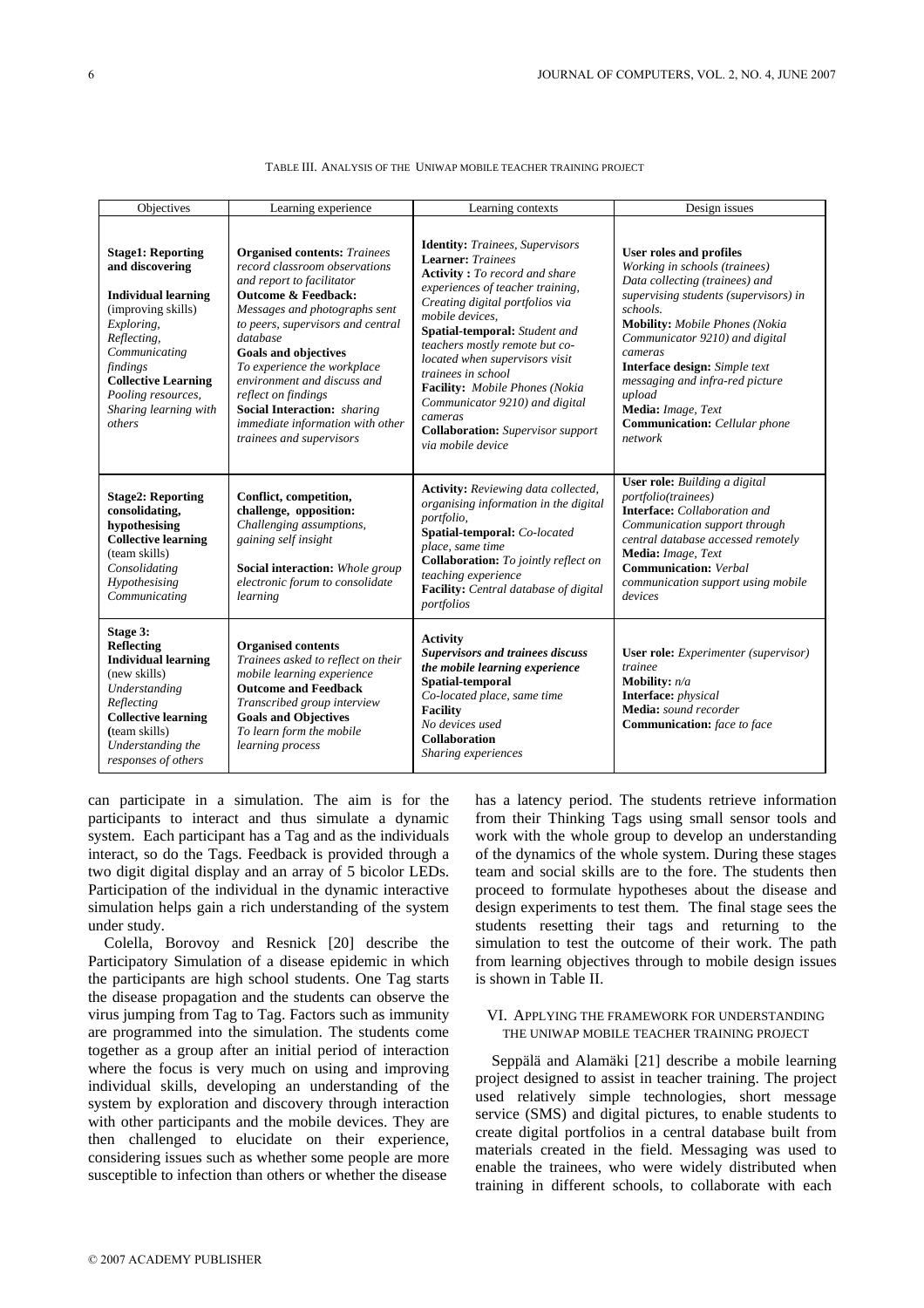| Design issues                                                                                                                                                                                                                                                                                                                                                                                                                                                                                                          | Learning contexts                                                                                                                                                                                                                                                                                                                                                                                                                                                | Learning experience                                                                                                                                                                                                                                                                                                                                                                                                                                                                                                                                                                                                                                                                                   | Objectives                          |
|------------------------------------------------------------------------------------------------------------------------------------------------------------------------------------------------------------------------------------------------------------------------------------------------------------------------------------------------------------------------------------------------------------------------------------------------------------------------------------------------------------------------|------------------------------------------------------------------------------------------------------------------------------------------------------------------------------------------------------------------------------------------------------------------------------------------------------------------------------------------------------------------------------------------------------------------------------------------------------------------|-------------------------------------------------------------------------------------------------------------------------------------------------------------------------------------------------------------------------------------------------------------------------------------------------------------------------------------------------------------------------------------------------------------------------------------------------------------------------------------------------------------------------------------------------------------------------------------------------------------------------------------------------------------------------------------------------------|-------------------------------------|
| User roles and profiles<br>New students - few ideas of where<br>the classrooms, facilities etc. are<br>located<br>Senior students - aware of<br>locality information, but require<br>more depth into personal studies,<br>and assistance in multi-tasking.<br><b>Mobility support</b><br>Students roam the campus to<br>attend all their different learning<br>activities<br><b>Interface design</b><br>Visualisation software (Map)<br>Mobile software<br>Avoid information overload<br>Media<br>Images, Sounds, Text | <b>Identity</b><br>Junior students<br>Senior students<br>Learner<br><b>Students</b><br>Activity<br>Navigation of the campus<br>Obtaining contextual knowledge<br>Social communication<br>Spatial-temporal<br>Location awareness, so the<br>information given on the PDA is<br>really relevant to their current<br><i>location.</i><br>Morning: the lecture or tutorial<br>information that they must attend;<br>Afternoon: more individual study<br>organisation | <b>Organised contents</b><br>Lecture, tutorial, and lab information<br>Assignments, assessments, library, and<br>recreational information<br><b>Outcome &amp; Feedback</b><br>Locational references<br>Various sound alerts<br>Images and text in particular parts of the campus<br>Web links to the current learning modules<br><b>Goals and objectives</b><br>To discover the locations of lecture, tutorial, and<br>laboratory rooms (Junior students)<br>To be aware of the information that is relevant to<br>organising their school life (Senior students)<br><b>Social Interaction</b><br>Discussing the current learning module (Senior<br>students want to discuss directly with lecturers) | Improving<br>learning<br>situations |

TABLE VI. REQUIREMENTS ANALYSIS FOR THE MOBILE HELPER PROJECT

other and share their experiences. Feedback from the participants showed that the immediacy provided by the mobile devices was an important factor. Messages and pictures could be shared immediately with other students. The supervisors benefited from being able to access the material generated by the students in the shared database while travelling between work placements. Text messaging was used for information, supervision and feedback. Images were used to provide insights into the classroom experience, for example how the teachers actually looked in the classroom. An important aspect of the images was that the database enabled explanatory text to be included for each picture: "These comments about picture messages made them come alive to the people who were not present in actual teaching situations." [21, p.335]. The analysis in Table III shows three stages, though the final stage was not part of the learning process per se, but the interviews that followed the experiment. However, since it appears that the reflective process of interviewing about the experiment helped the students to gain further insights into their experience, this stage has been included in the analysis.

# VII. APPLYING THE FRAMEWORK FOR ANALYSING THE MOBILE HELPER PROJECT

In the three previous examples we took successful mobile learning projects and mapped their characteristics onto the framework. The purpose of this reverse engineering exercise was to attempt to validate the framework against previous work. However the intention of the framework is that it should also be able to provide us with a design guideline for forward engineering new mobile learning solutions. In Ryu et al [22] the framework was used as a guide for requirements gathering in a system intended to provide location aware learning support for university students. Table IV shows the results of this exercise in the context of the framework. Using the framework in requirements gathering helped to identify that junior and senior students had different needs in their mobile learning contexts. This insight enabled a system to be developed

that could meet the disparate needs of different learner identities. Note that in this case the table works through from the objectives to the design, whereas in the previous analyses we started with an existing design and worked our way back to the underlying objectives.

### VIII. CONCLUSIONS AND FUTURE WORK

This paper discussed what design issues and contexts are important to M-learning. It incorporated best practice in M-learning research into a practical framework of Mlearning design requirements based on Schwabe and Göth [16] but providing a broader view to take account of the learning context and objectives beyond a single application domain. This framework was then applied as a post–hoc analytical tool to three successful M-learning systems for the purposes of validation. It was also used as an analysis framework for the requirements phase of a mobile learning project. It is of course recognised that the framework has not yet been thoroughly assessed. Future work will involve the development of a generic design process to enable the application of the framework in a design context and the subsequent design and development of a complete M-Learning application.

#### **REFERENCES**

- [1] T. Liu, H. Wang, J. Liang, T. Chan, H. Ko, and Y. J., "Wireless and mobile technologies to enhance teaching and learning," *Journal of Computer Assisted Learning*, no. 19, pp. 371-382, 2003.
- [2] J. Massy, "Quality of eLearning Must Improve", BizMedia Ltd, 2002. Retrieved March, 2007, from http://www.learningcitizen.net/articles/QualityofeLearning mu.shtml.
- [3] A. Kukulska-Hulme and J. Traxler, "Mobile teaching and learning," in *Mobile Learning: A Handbook for Educators and Trainers*, A. Kukulska-Hume and J. Traxler, Eds. London: Routledge, 2005.
- [4] A. Stone, J. Briggs, and C. Smith, "SMS and Interactivity Some Results from the Field, and its Implications on Effective Uses of Mobile Technologies in Education," presented at the *IEEE International Workshop on Wireless*